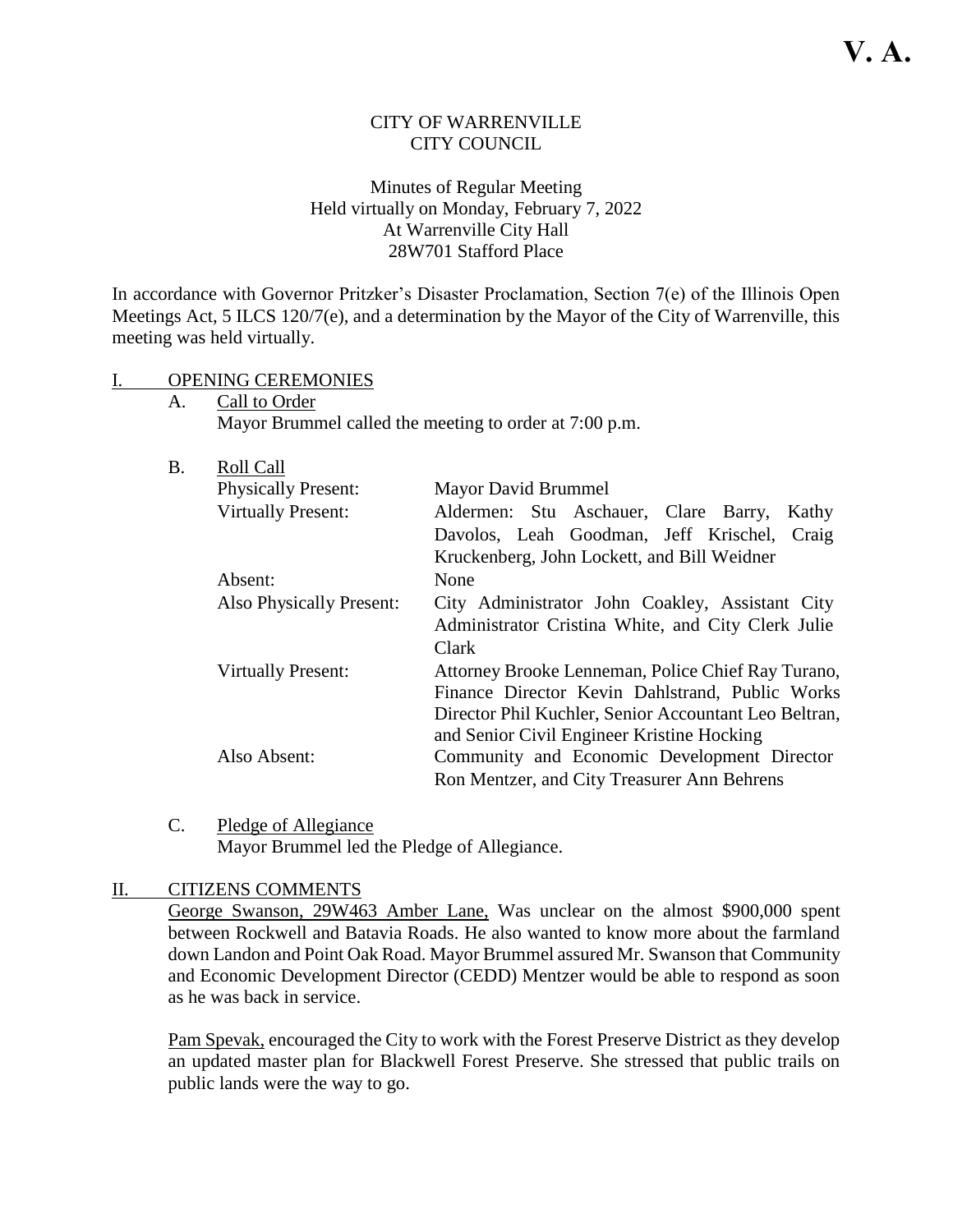Mitch Adamus, 29W606 Mack Road, stated that he would like to see the Forest Preserve put in the planned Mack Road trail on the south side of Mack Road. Mr. Adamus stated various reasons why this is his preferred option.

### III. OFFICIALS AND STAFF COMMENTS

A. Mayor Brummel

Mayor Brummel shared that February is Black History Month, which gives us the opportunity to understand Black history, activism and achievement. He also pointed towards wonderful programs and history, which can be found at [www.africanamericanhistorymonth.gov](http://www.africanamericanhistorymonth.gov/) as well as more locally at the DuSable Museum of African American History in Chicago, [www.dusablemuseum.org.](http://www.dusablemuseum.org/)

He added that the Warrenville Historical Society will be displaying regional Black history during the month of February, in display cases at City Hall and at the Museum. The City's Inclusion, Diversity, Equity, and Awareness Commission (IDEC) welcomes feedback, ideas, and suggestions to further the mission of inclusivity and respect for all in Warrenville. IDEC can be reached at [idec@warrenville.il.us.](mailto:idec@warrenville.il.us)

Mayor Brummel also thanked the school board and all the teachers for all they are doing in light of everything. He urged everyone to keep that in mind.

- B. Clerk No report
- C. Treasurer No report
- D. Aldermen Alderman Barry thanked the Public Works department for the snow removal.

Alderman Weidner welcomed Alderman Lockett.

- E. City Administrator (CA) No report
- F. City Attorney No report

# IV. APPROVAL OF AGENDA

Alderman Weidner made a motion, seconded by Alderman Kruckenberg, to approve the agenda for the February 7, 2022, City Council regular meeting.

### ROLL CALL VOTE:

- Aye: Aldermen: Goodman, Kruckenberg, Weidner, Lockett, Krischel, Barry, Aschauer, and Davolos
- 

Nay: None MOTION ADOPTED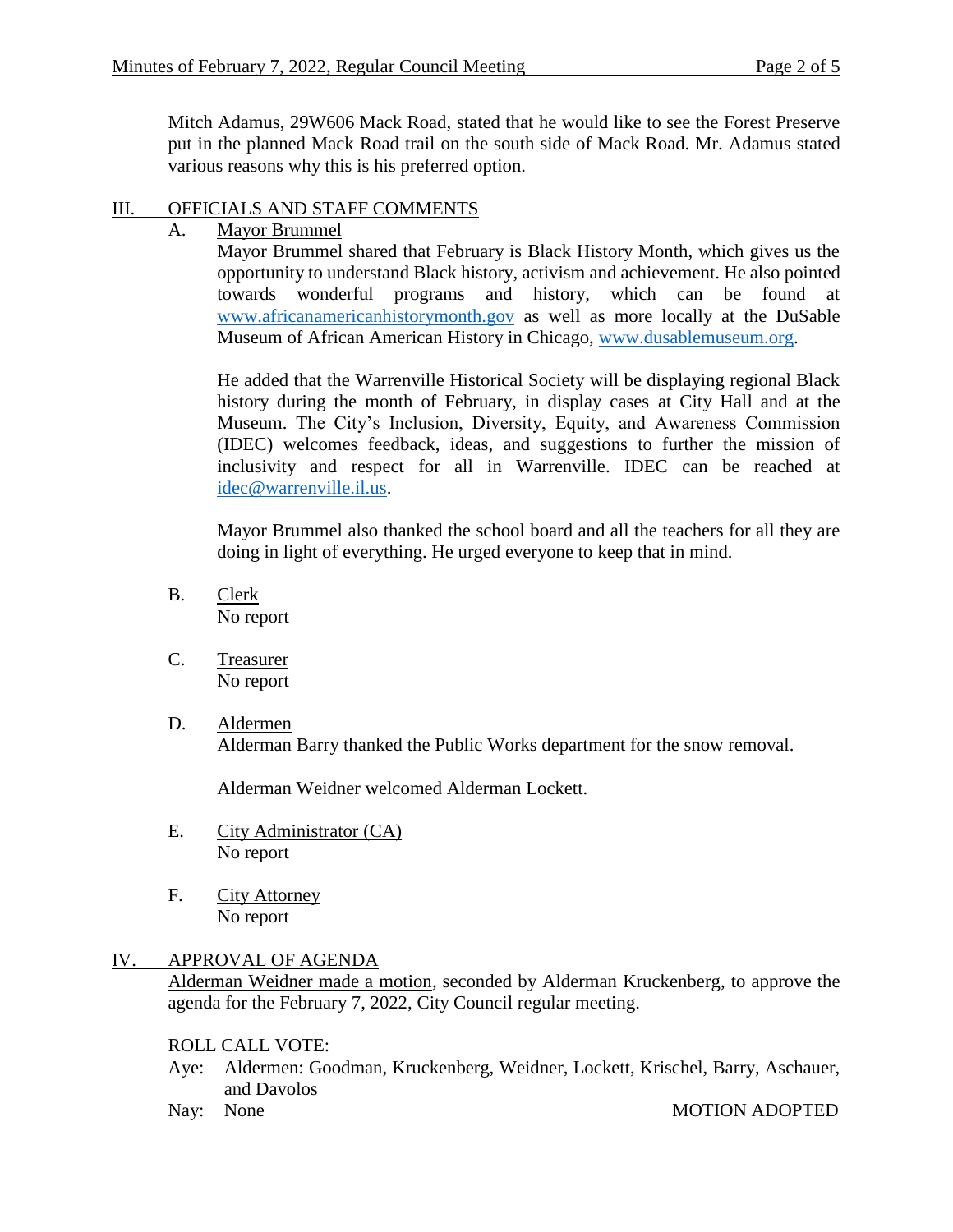### V. APPROVAL OF MINUTES

Alderman Weidner made a motion, seconded by Alderman Davolos, to approve the minutes of the January 17, 2022 City Council regular meeting; the minutes of the January 17, 2022, City Council closed session meetings #1, 2 and 3; the minutes of the January 24, 2022, Public Safety and Finance Committee meeting; and the minutes of the January 24, 2022 City Council closed session meeting.

# ROLL CALL VOTE:

- Aye: Aldermen: Lockett, Davolos, Barry, Krischel, Goodman, Kruckenberg, Weidner, and Aschauer<br>Nay: None
- 

MOTION ADOPTED

## VI. CONSENT AGENDA – OMNIBUS VOTE

- A. Accept Senior Civil Engineer Hocking's recommendation and pass resolution R2022-02, approving the reduction of the security letter of credit for public improvements associated with the Warrenville Horizons Alden project, accepting the bill of sale, and placing the project into the two-year maintenance period
- B. Accept Public Safety and Finance Committee recommendation and award \$124,971.40, in Hotel Tax grant funding to various applicants for FY 2023, per the Tourism and Arts Commission memo, dated January 13, 2022
- C. Accept Public Safety and Finance Committee recommendation and approve the Warrenville Historical Society's grant request in the amount of \$20,000, from the Hotel Tax Fund to cover the cost of their part-time Museum Director and Curator, and direct staff to include this funding in the proposed FY 2023 Budget
- D. Accept Public Safety and Finance Committee recommendation and approve the Police Department's request to solicit donations for all 2022 calendar year events, including National Night Out Against Crime and Special Olympics Illinois Law Enforcement Torch Run events
- E. Receive and file minutes of the Police Pension Board meeting held on October 26, 2021
- F. Receive and file minutes of the Bicyclist and Pedestrian Advisory Commission meeting held on November 9, 2021
- G. Receive and file minutes of the Board of Fire and Police Commissioners meeting held on November 17, 2021
- H. Receive and file minutes of the Environmental Advisory Commission meeting held on December 21, 2021
- I. Receive and file minutes of the Plan Commission and Zoning Board of Appeals meeting held on January 20, 2022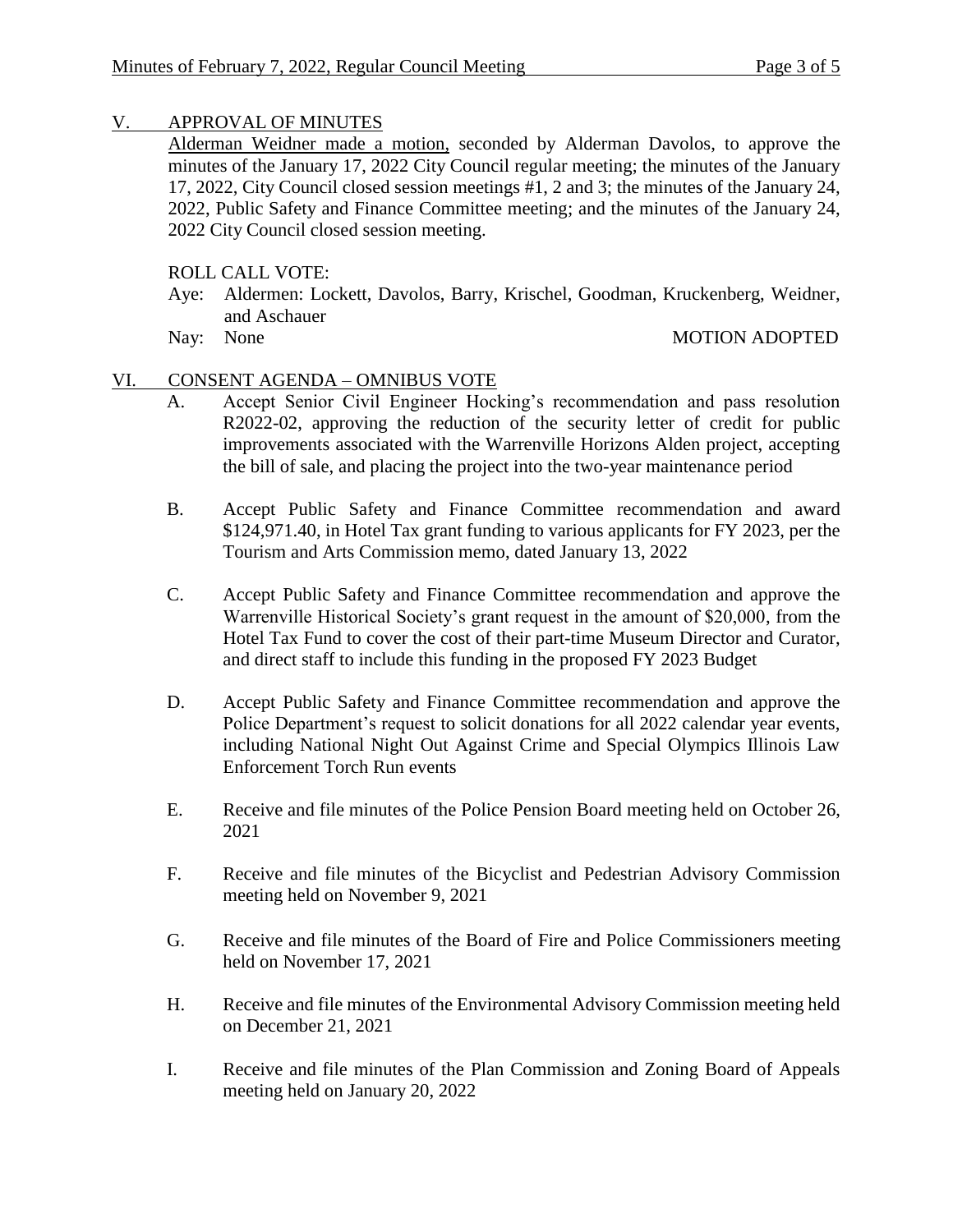- J. Receive and file report of invoices paid up to February 2, 2022, in the amount of \$90,516.85.
- K. Authorize expenditures for invoices due on or before February 22, 2022, in the amount of \$390,935.98.

Alderman Weidner made a motion, seconded by Alderman Davolos, to approve the Consent Agenda items as read.

ROLL CALL VOTE:

- Aye: Aldermen: Kruckenberg, Krischel, Davolos, Weidner, Aschauer, Lockett, Barry, and Goodman
- 

Nay: None MOTION ADOPTED

### VII. REGULAR AGENDA

A. Alderman Barry made a motion, seconded by Alderman Goodman to accept staff recommendation and authorize funding for upgrades and repairs to the Warren Tavern building from the Hotel Tax Fund proposed FY 2023 Budget, separate from the Hotel Tax Grant program in an amount to be determined.

Discussion: Senior Accountant (SA) Beltran, presented the item as well as staff's suggestion, which was to not break the request between two fiscal years.

Warren Tavern Preservationists President Richard Volkmer presented the funding request, which was for new vinyl windows. Mr. Volkmer said the previous project for trees was abandoned, leaving almost \$7,000 in their current budget. The Warren Tavern would like to allocate the unused funds as well as next year's budget to fund the new windows.

Staff restated the City's preference was to either fund it in full for FY23, or keep the yearly budget to the already allocated \$10,000.

Some concern was expressed about the excess funds still being spent. Finance Director (FD) Dahlstrand clarified that funds requested do not have to be paid out. Therefore, the easiest and best solution would be to approve the full funding for FY23 and then the unused funds from FY22 would just not be used.

The City Council agreed this was the best solution.

Alderman Goodman made a motion, seconded by Alderman Davolos, to increase the Hotel Tax Fund proposed FY 2023 Budget separate from the Hotel Tax Grant program to \$14, 848.89 to fully fund the windows at the Warren Tavern.

ROLL CALL VOTE:

Aye: Alderman: Krischel, Goodman, Lockett, Kruckenberg, Weidner, Aschauer, Davolos, and Barry

Nay: None MOTION ADOPTED